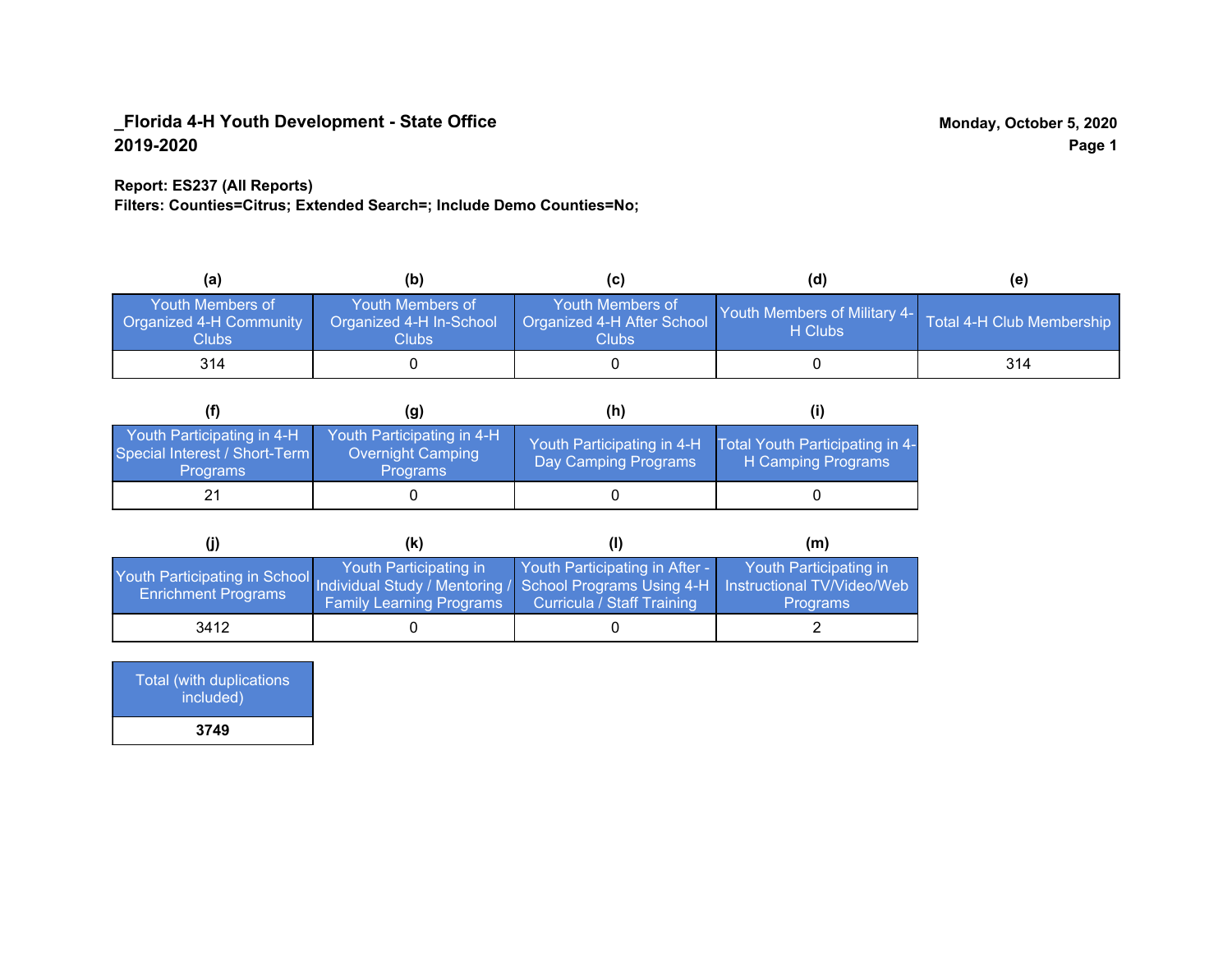**Report: ES237 (All Reports)**

**Filters: Counties=Citrus; Extended Search=; Include Demo Counties=No;**

## **School Grade (duplications eliminated)**

| Kinder | 1st | ?nd | 3rd | 4th  | 5th  | 6th  | 7th <sup>1</sup> | 8th | 9th       | 10th          | $\cdot$ 11th | 12th | Post HS Not in School Special | Total |
|--------|-----|-----|-----|------|------|------|------------------|-----|-----------|---------------|--------------|------|-------------------------------|-------|
| 26     | 19  | 29  | 43  | 1052 | 1091 | 1256 | 24               | 23  | <b>15</b> | $\Omega$<br>∠ |              |      |                               | 3621  |

## **Gender of 4-H Youth Participants (duplications eliminated)**

| Male | ا Female | Total |
|------|----------|-------|
| 1801 | 1820     | 3621  |

## **Place of Residence of 4-H Youth Participants (duplications eliminated)**

| l Farm | Towns of under 10,000 and<br>rural non-farm | Towns and cities (10,000-<br>50,000), and their suburbs | Suburbs of cities of over<br>50,000 | Central cities of over 50,000 | Total |
|--------|---------------------------------------------|---------------------------------------------------------|-------------------------------------|-------------------------------|-------|
| 69     | 407                                         | 2325                                                    | 817                                 |                               | 3621  |

## **Total 4-H Youth Participants (duplications eliminated)**

**Total** 

**<sup>3621</sup> Note: The four totals on this page should all match.**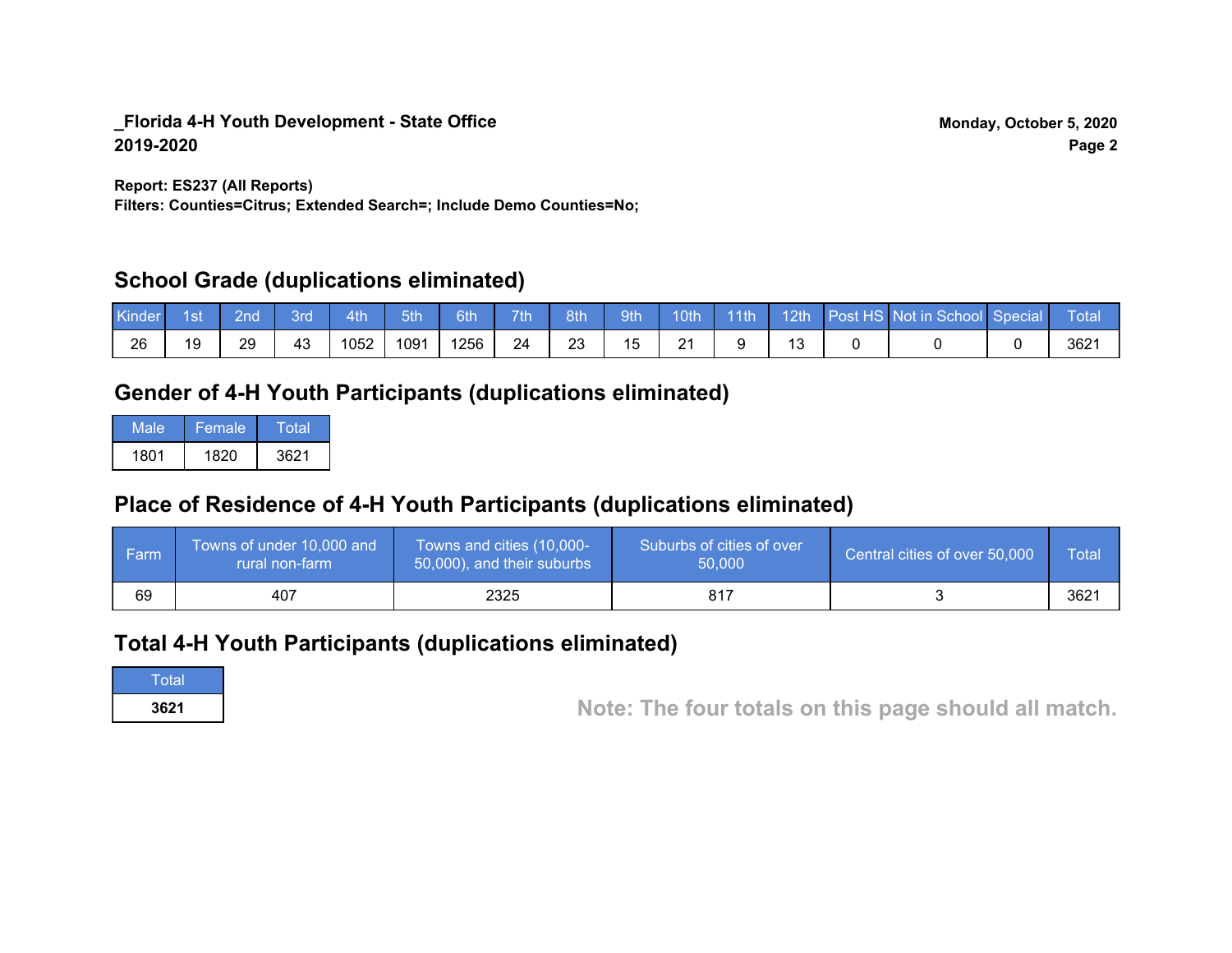**Report: ES237 (All Reports)**

**Filters: Counties=Citrus; Extended Search=; Include Demo Counties=No;**

| <b>ETHNICITY</b>          | <b>TOTAL YOUTH</b> |
|---------------------------|--------------------|
| <b>Hispanic or Latino</b> | 233                |
| Not Hispanic or Latino    | 3388               |

Directions: Type in the appropriate numbers for your project. Ethnicity is separate from race. YOu should indicate an ethnicity category for each participant and all racial categories that apply to each participant (i.e. a participant of more than one race would be recorded in each applicable racial category). Ideally, your total participants should equal the total of numbers in your ethicity section. Totals of racial categories will be equal to or greater than your total participants if they all report racial information.

4-H Youth Participants: Any youth taking part in programs provided as a result of action by extension personnel (professional. Paraprofessional. And volunteer). This includes youth participation in programs conducted through 1862, 1890, and 1994 land-grant universities, EFNEP, urban gardening, and other programs that may not actually use the 4-H name and emblem with participants.

| <b>RACE</b>                               | <b>TOTAL YOUTH</b> |
|-------------------------------------------|--------------------|
| American Indian or Alaskan Native         | 9                  |
| Asian                                     | 69                 |
| <b>Black or African American</b>          | 177                |
| Native Hawaiian or other Pacific Islander | 13                 |
| White                                     | 3207               |
| Youth Indicating More Than One Race       | 141                |
| <b>Undetermined</b>                       | 5                  |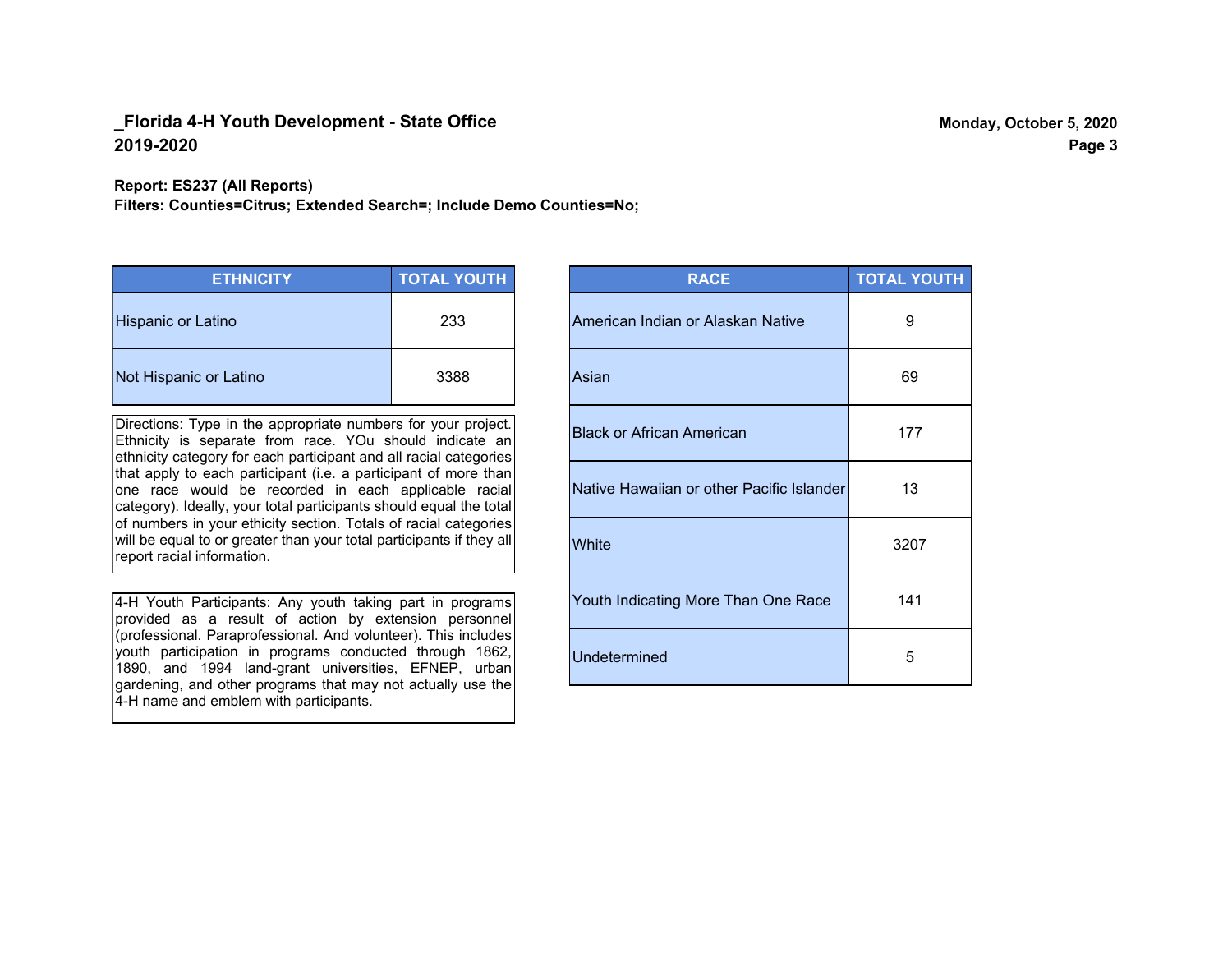**Report: ES237 (All Reports)**

**Filters: Counties=Citrus; Extended Search=; Include Demo Counties=No;**

| Total Number of ˈ<br><b>Adult Volunteers</b> | <b>Total Number of</b><br><b>Youth Volunteers</b> | Total |
|----------------------------------------------|---------------------------------------------------|-------|
| 189                                          | 39                                                | 228   |

Adult Volunteer: Unpaid support for the 4-H program by an individual beyond high school age.

Youth Volunteer: Unpaid support for the 4-H program by a person who has not yet graduated from high school.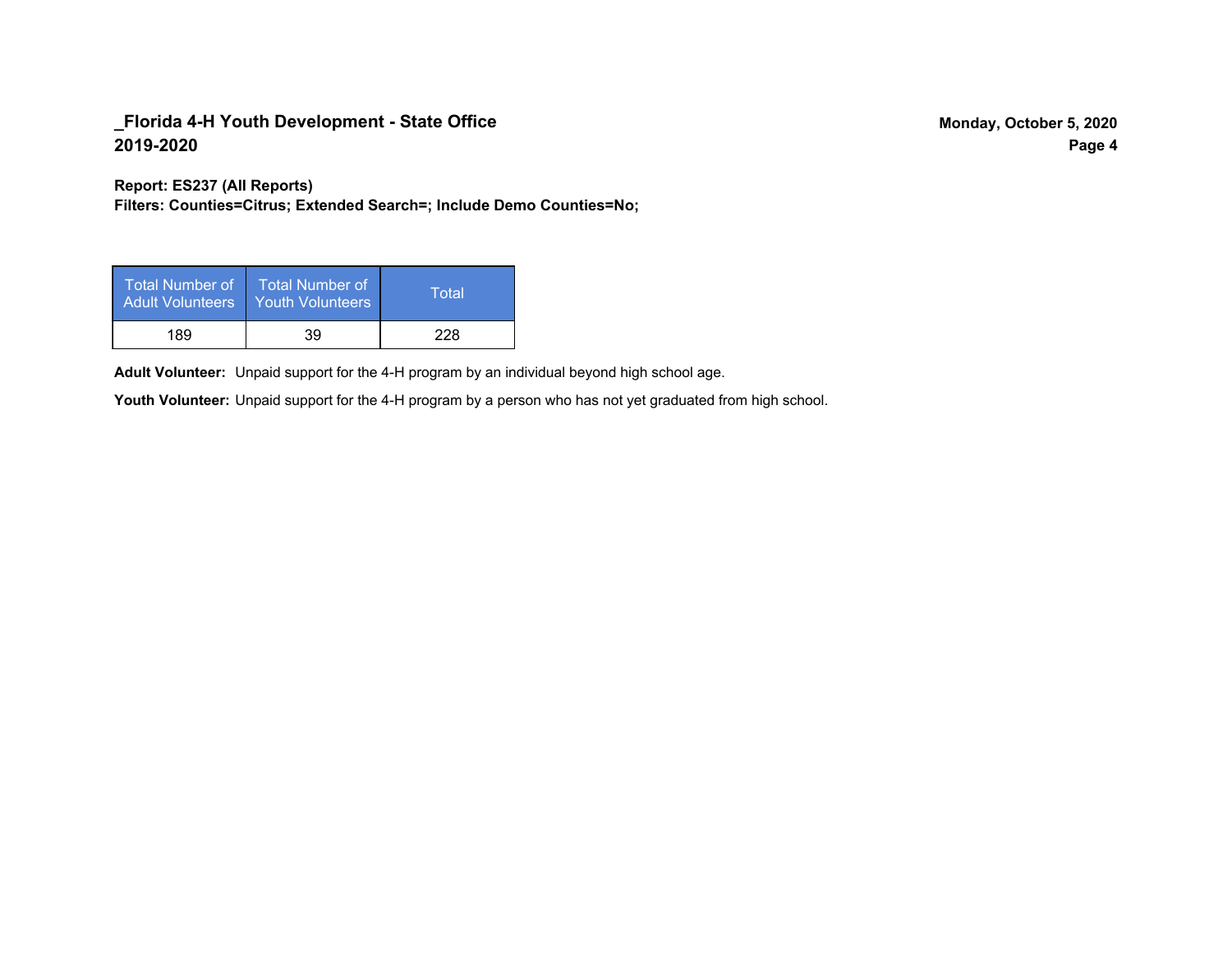212

#### **Filters: Counties=Citrus; Extended Search=; Include Demo Counties=No; Report: ES237 (All Reports)**

# **Ag in the Classroom** : Agriculture Awareness 1 \_School Enrichment - Agriculture Awareness 0 \_School Enrichment - Pizza Garden 0 1 **Animals** (4-H Cloverbuds- ANIMALS & PETS)-retired project 0 (CAGED BIRDS) Retired Project 0 (GOATS) Retired Project 0 (GOATS-Pygmy) Retired Project 0 (HORSE -Advanced Horsemanship) Retired Project 0 (HORSE -Horsemanship Science) Retired Project 0 (LLAMAS AND ALPACAS)-retired project 0 (POCKET PETS) Retired Project 0 ANIMAL SCIENCES 0  $BEEF$  34 CATS 22 and 22 and 22 and 23 and 23 and 23 and 23 and 23 and 23 and 23 and 23 and 24 and 25 and 26 and 26 and 26 and 26 and 26 and 26 and 26 and 26 and 26 and 26 and 26 and 26 and 26 and 26 and 26 and 26 and 26 and 26 and DAIRY CATTLE 0 do distribution of the contract of the contract of the contract of the contract of the contract of the contract of the contract of the contract of the contract of the contract of the contract of the contract of the contrac GOATS (Dairy) 0 GOATS (Meat) 4 HORSE 47 HORSE (Horseless Horse) 2 PETS 4 POULTRY 29 RABBITS 24  $\mathsf{SHEEP}$  and the set of the set of the set of the set of the set of the set of the set of the set of the set of the set of the set of the set of the set of the set of the set of the set of the set of the set of the set SWINE 53

## **Biological Sciences** (4-H Cloverbuds-SCIENCE & TECHNOLOGY) Retired Project 0 (Marine/Aquatic- AQUARIUMS) Retired Project 0 (Marine/Aquatic- WETLANDS) Retired Project 0 (Sciences- WINGS) Retired Project 0 (Wildlife - Bats) Retired Project 0 (Wildlife - Butterflies- WINGS) Retired Project 0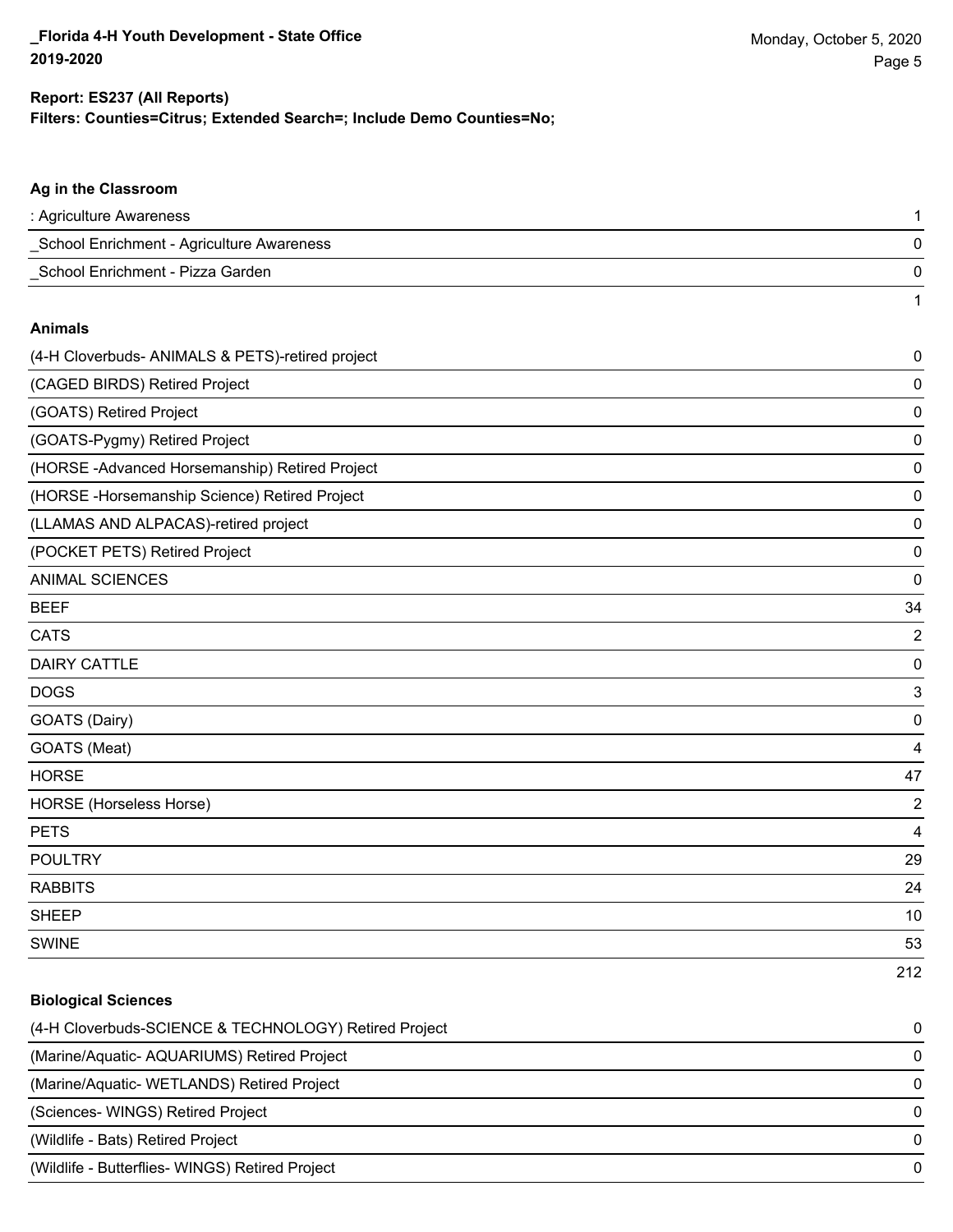## **Report: ES237 (All Reports)**

**Filters: Counties=Citrus; Extended Search=; Include Demo Counties=No;**

| (Wildlife- BLUEBIRDS) Retired Project                      | 0              |
|------------------------------------------------------------|----------------|
| : ABCs of ENTOMOLOGY                                       | 0              |
| : Entomology-Apiary/Beekeeping                             | 0              |
| : Meat Sciences                                            | 0              |
| : Natural Sciences                                         | $\pmb{0}$      |
| _School Enrichment - Embryology                            | $\pmb{0}$      |
| School Enrichment- Natural Sciences                        | $\pmb{0}$      |
| <b>INSECTS (ENTOMOLOGY)</b>                                | $\pmb{0}$      |
| MARINE SCIENCE AND AQUATIC SCIENCES                        | 3              |
| <b>SCIENCE DISCOVERY</b>                                   | 16             |
| <b>VETERINARY SCIENCE</b>                                  | 2              |
|                                                            | 21             |
| <b>Civic Engagement</b>                                    |                |
| (4-H Cloverbuds- CITIZENSHIP)-retired project              | 0              |
| (Citizenship-INTERGENERATIONAL) Retired Project            | 0              |
| <b>CITIZENSHIP</b>                                         | $\pmb{0}$      |
| CITIZENSHIP-COMMUNITY SERVICE                              | 2              |
| CULTURAL AND GLOBAL EDUCATION                              | 0              |
|                                                            | $\overline{2}$ |
| <b>Communications and Expressive Arts</b>                  |                |
| (4-H Cloverbuds- COMMUNICATIONS) Retired Project           | 0              |
| (4-H Cloverbuds- VISUAL-LEISURE ARTS) Retired Project      | 0              |
| (FILMMAKING) Retired Project                               | 0              |
| (LEISURE ARTS- Arts & Crafts) Retired Project              | 0              |
| (Leisure Arts- COLLECTIBLES) Retired Project               | 0              |
| (PHOTOGRAPHY) Retired Project                              | $\pmb{0}$      |
| (PUBLIC SPEAKING) Retired Project                          | $\pmb{0}$      |
| (VISUAL ARTS) Retired Project                              | $\pmb{0}$      |
| _School Enrichment - 4-H Tropicana Public Speaking Program | 3377           |
| <b>COMMUNICATIONS AND PUBLIC SPEAKING</b>                  | 4              |
| <b>EXPRESSIVE ARTS</b>                                     | $\mathbf{1}$   |
| <b>VISUAL ARTS</b>                                         | 3              |
|                                                            | 3385           |
| <b>Community / Volunteer Service</b>                       |                |

(Citizenship-PUBLIC ADVENTURES) Retired Project 0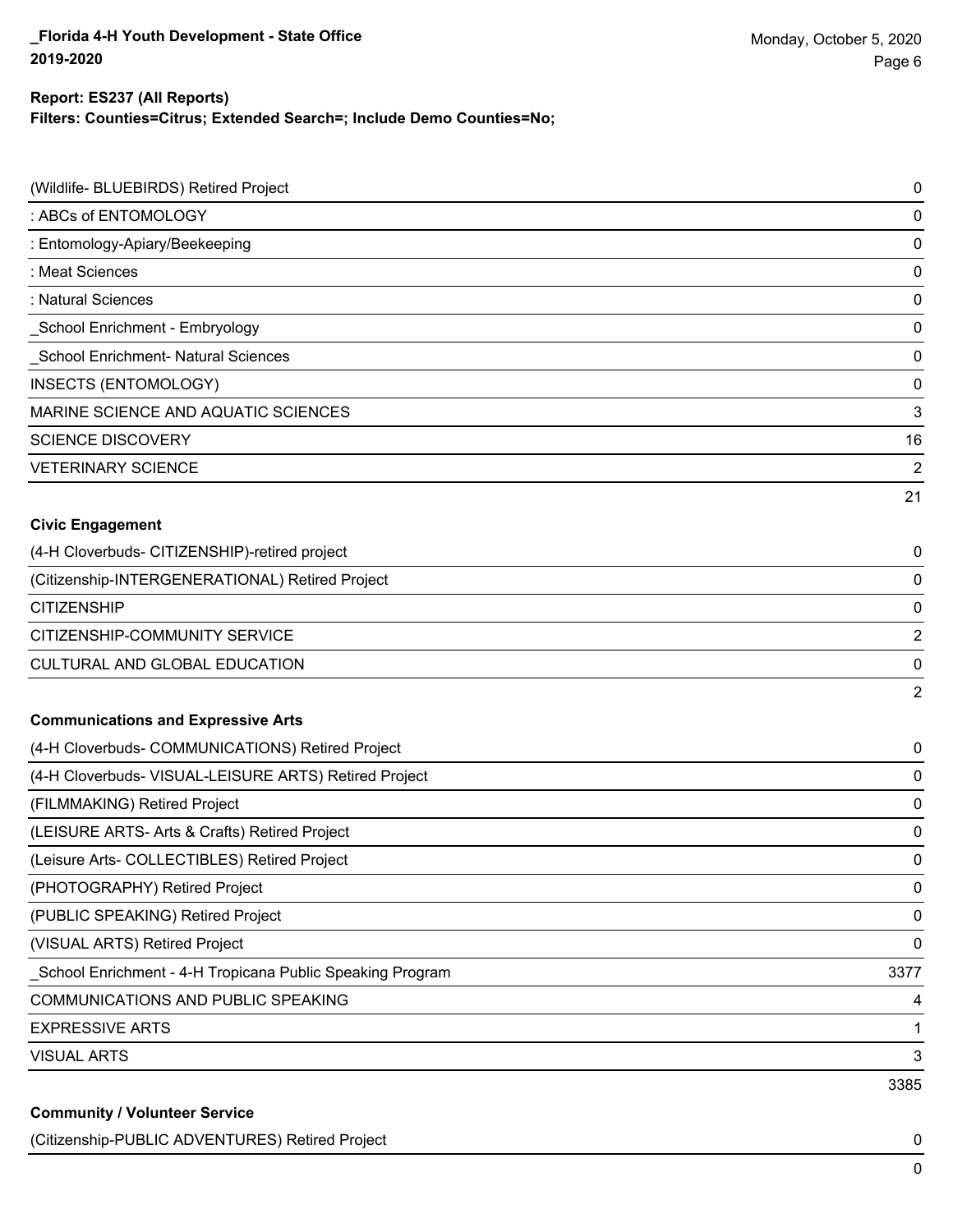**Consumer and Family Science**

### **Filters: Counties=Citrus; Extended Search=; Include Demo Counties=No; Report: ES237 (All Reports)**

| (4-H Cloverbuds- CLOTHING) Retired project                   | 0  |
|--------------------------------------------------------------|----|
| (CHILD DEVELOPMENT Babysitting) Retired Project              | 0  |
| (Clothing - SELECTION) Retired Project                       | 0  |
| (Clothing - SEWING) Retired Project                          | 0  |
| (Clothing-Sewing- QUILTING) Retired Project                  | 0  |
| (CONSUMER EDUCATION AND SHOPPING) Retired Project            | 0  |
| (Human Development - Talking with TJ) Retired Project        | 0  |
| (HUMAN DEVELOPMENT) Retired Project                          | 0  |
| (Human Development-CHOICES) Retired Project                  | 0  |
| (Money Management -FINANCIAL CHAMPIONS) Retired Project      | 0  |
| : Consumer Choices Event                                     | 0  |
| 4-H CLOVERBUDS                                               | 68 |
| Animal Science- ALL ABOUT ANIMALS                            | 0  |
| Animal Sciences- LIVESTOCK JUDGING                           | 0  |
| Animals-PETS/SMALL ANIMALS                                   | 0  |
| CHILD DEVELOPMENT & CHILD CARE                               | 1  |
| Citizenship-SERVICE LEARNING                                 | 0  |
| <b>CLOTHING &amp; SEWING</b>                                 | 6  |
| <b>Exploring Farm Animals</b>                                | 0  |
| Hog-n-Ham Project                                            | 0  |
| Marine Science                                               | 0  |
| <b>MONEY MANAGEMENT</b>                                      | 1  |
| Performing Arts-DANCE/MOVEMENT                               | 0  |
| Pet Pals                                                     | 0  |
| Plant Pals, K-3 (5-8 yrs)                                    | 0  |
| test                                                         | 0  |
| Wildlife - Birds                                             | 0  |
|                                                              | 76 |
| <b>Environmental Education / Earth Sciences</b>              |    |
| (4-H Cloverbuds- ENVIRONMENT-Earth Sciences) Retired Project | 0  |
| : Recycling                                                  | 0  |
| : Water Education                                            | 0  |
| School Enrichment - Project Learning Tree                    | 0  |
| School Enrichment- Environmental Sciences                    | 0  |
| <b>EARTH SCIENCES</b>                                        | 0  |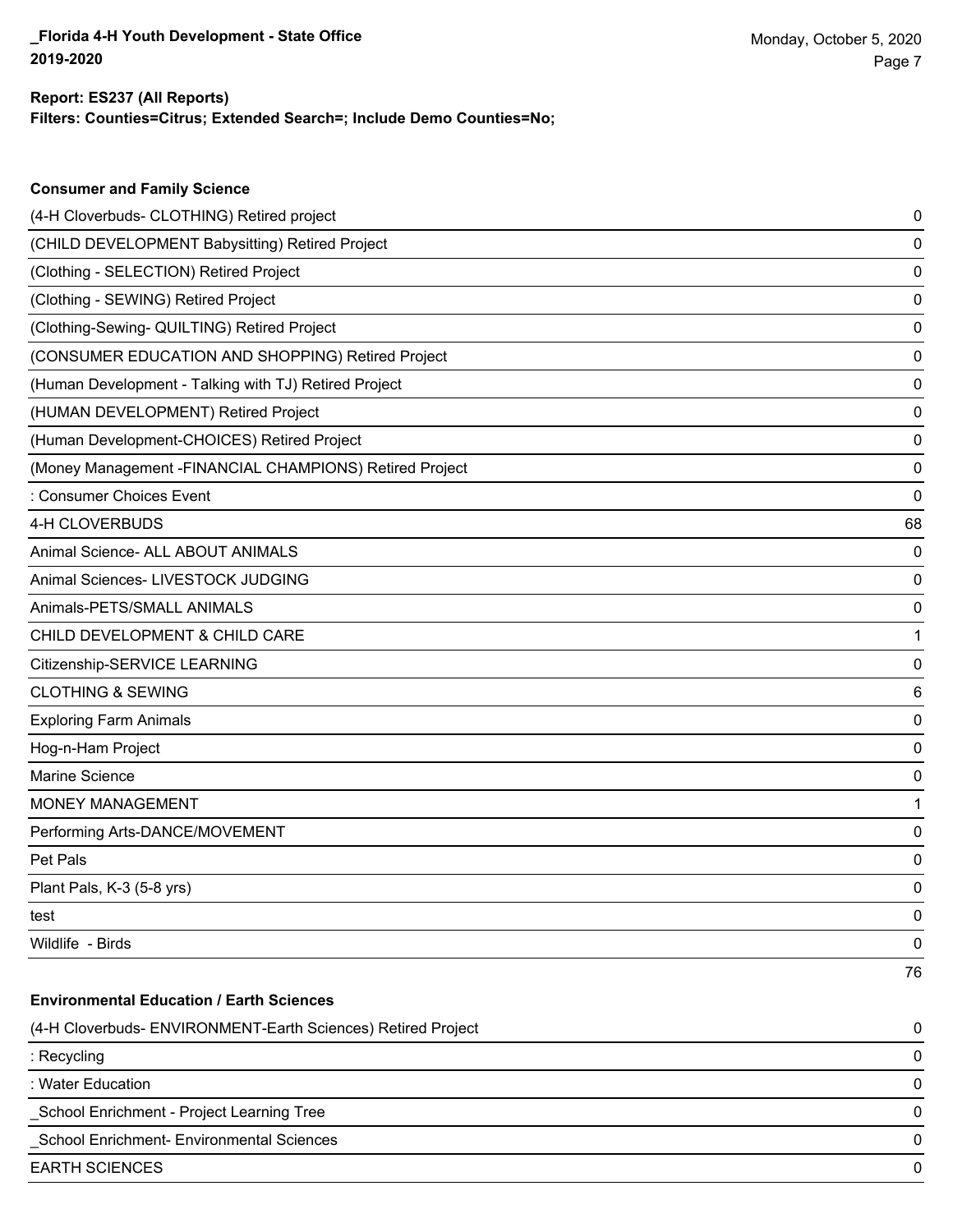**Filters: Counties=Citrus; Extended Search=; Include Demo Counties=No;**

| <b>ENERGY</b>                                         | 1              |
|-------------------------------------------------------|----------------|
| <b>ENVIRONMENTAL SCIENCES</b>                         | 1              |
| <b>FORESTRY</b>                                       | $\overline{c}$ |
| <b>OUTDOOR EDUCATION</b>                              | 4              |
| SOIL AND WATER SCIENCES                               | 0              |
| SPORTFISHING                                          | 1              |
| <b>SS - SHOOTING SPORTS</b>                           | 5              |
| <b>SS-ARCHERY</b>                                     | 11             |
| SS-HUNTING 10y/o                                      | 1              |
| SS-MUZZLELOADING 12y/o                                | 0              |
| SS-RIFLE, AIR                                         | 0              |
| SS- RIFLE, SMALL BORE                                 | 0              |
| SS-SHOTGUN 10y/o                                      | 0              |
| <b>WILDLIFE &amp; HABITATS</b>                        | $\overline{2}$ |
|                                                       | 28             |
| <b>Foods and Nutrition</b>                            |                |
| (4-H Cloverbuds- FOODS & NUTRITION) Retired Project   | 0              |
| (Food - SPORTS NUTRITION) Retired Project             | 0              |
| (FOOD AND FOOD PRESERVATION SCIENCES) Retired Project | 0              |
| (FOOD PREP AND COOKING) Retired Project               | 1              |
| (Food Prep- BREADS & BREADMAKING) Retired Project     | 0              |
| (Food Prep- DAIRY FOODS) Retired Project              | 0              |
| (Food Prep- MICROWAVE MAGIC) Retired Project          | 0              |
| (Food Science- FOOD PRESERVATION) Retired Project     | 0              |
| School Enrichment - Up for the Challenge              | 0              |
| School Enrichment - YUM                               | 0              |
| <b>School Enrichment - YUMMEE</b>                     | 0              |
| <b>School Enrichment-Nutrition</b>                    | 14             |

#### **Health**

| (Health-HEALTH ROCKS) Retired Project       |   |
|---------------------------------------------|---|
| (HEALTH: PHYSICAL ACTIVITY) Retired Project | 0 |
| : Healthy Living                            |   |
| PERSONAL WELL BEING                         |   |
|                                             |   |

FOOD & NUTRITION TO A RESERVE THE STATE OF THE STATE OF THE STATE OF THE STATE OF THE STATE OF THE STATE OF THE STATE OF THE STATE OF THE STATE OF THE STATE OF THE STATE OF THE STATE OF THE STATE OF THE STATE OF THE STATE

22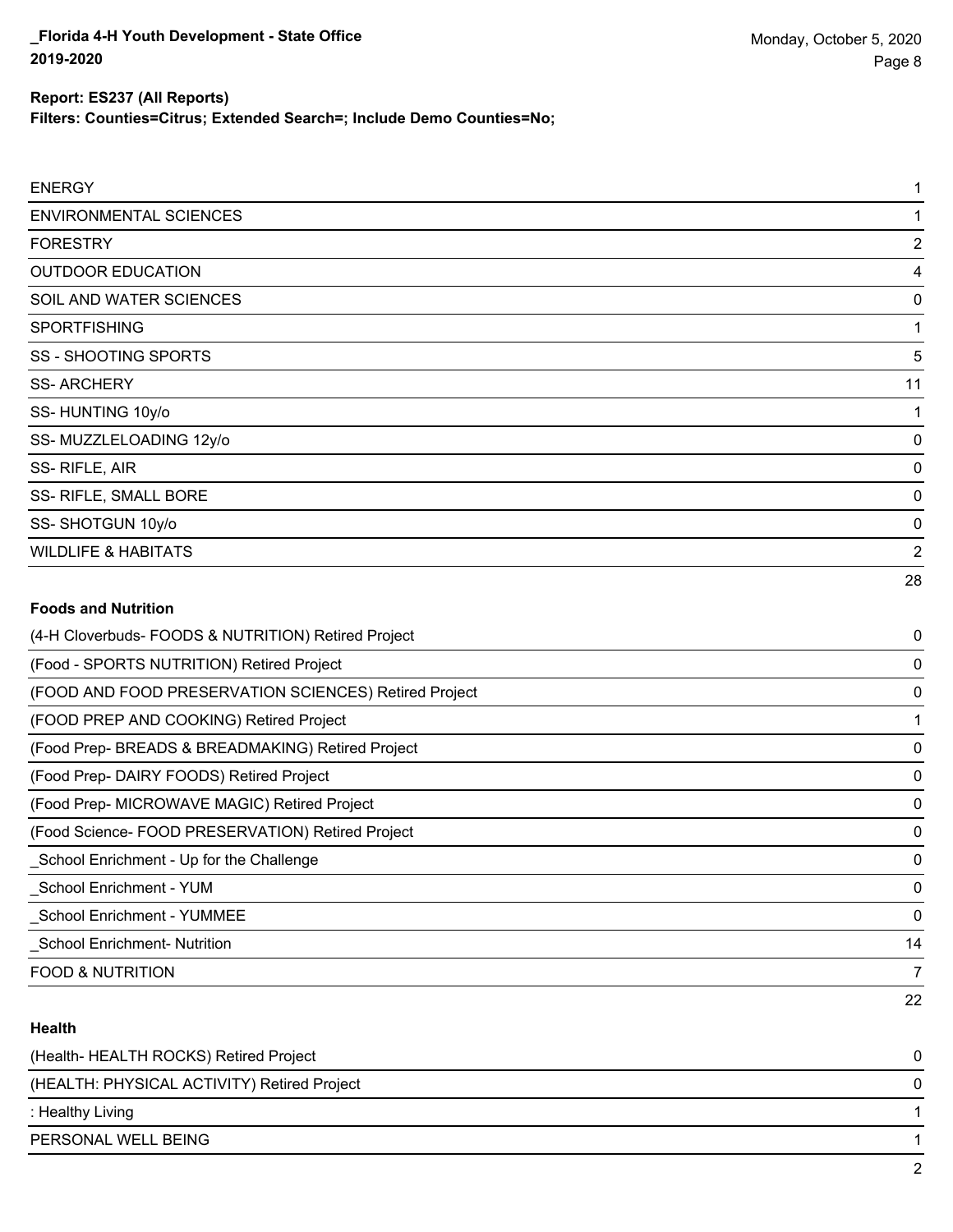#### **Report: ES237 (All Reports)**

**Filters: Counties=Citrus; Extended Search=; Include Demo Counties=No;**

| <b>Leadership and Personal Development</b>                 |                |
|------------------------------------------------------------|----------------|
| (4-H Cloverbuds- LEADERSHIP) Retired Project               | 0              |
| (4-H Cloverbuds_DISCOVERY Projects) Retired Project        | $\mathbf 0$    |
| (Home Environment- CHANGING SPACES) Retired Project        | 0              |
| (Plant Sciences - Mowing for Money) Retired Project        | 0              |
| (Workforce Prep- CAREER DEVELOPMENT) Retired Project       | $\mathbf 0$    |
| (Workforce Prep- ENTREPRENEURSHIP) Retired Project         | 0              |
| : Character Education                                      | 0              |
| : Personal Development                                     | 0              |
| <b>EXPLORING 4-H</b>                                       | 9              |
| LEADERSHIP DEVELOPMENT                                     | 4              |
| <b>WORKPLACE PREPARATION</b>                               | 0              |
|                                                            | 13             |
| <b>Personal Safety</b>                                     |                |
| (Health and Safety- ATV SAFETY) Retired Project            | 0              |
| (Health- EMERGENCY PREPARDNESS) Retired Project            | 0              |
| <b>ATV SAFETY</b>                                          | 1              |
| <b>SAFETY</b>                                              | 1              |
|                                                            | $\overline{2}$ |
| <b>Physical Sciences</b>                                   |                |
| (ASTRONOMY) Retired Project                                | 0              |
| : Weather and Climate                                      | 0              |
| <b>AEROSPACE</b>                                           | 0              |
|                                                            | 0              |
| <b>Plant Science</b>                                       |                |
| (4-H Cloverbuds- PLANT SCIENCES-Gardening) Retired Project | 0              |
| (GROWING CITRUS) Retired Project                           | 0              |
| (Plant Sciences-GARDENING) Retired Project                 | 0              |

(Plants -Gardening- FLOWERS) Retired Project 0

(Plants -Gardening- VEGETABLES) Retired Project 0

(Plants -Gardening-CONTAINER GARDENING) Retired Project 0

\_School Enrichment- Gardening and Plants 21

GARDENING AND PLANTS 5

GARDENING AND PLANTS: JR MASTER GARDENER 0